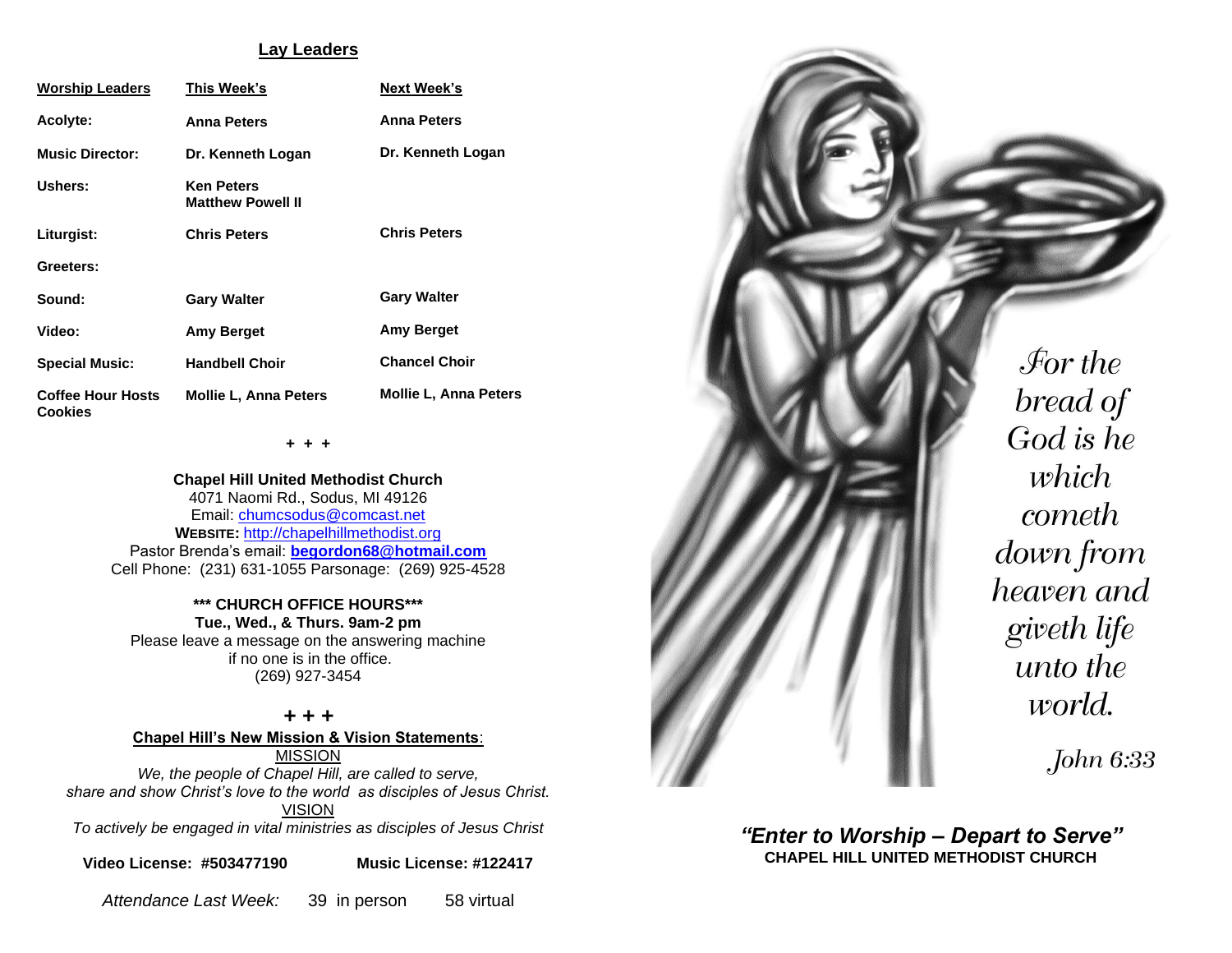# *WEEKLY PRAYER LIST***:**

Al Corzine; The people of Ukraine; Lily Mullen; Nathan Lambrecht; Rick Trosper (friend of Pastor's family); Doris Moore; Pam VanLue; Gary & Judy Walter; Hands Up Ministry.

# *KEEP IN OUR PRAYERS***:**

Elva & Vern Fisher; Calvin Prillwitz; Ruth Shuler; Esther Peters; Myron & Maudy Williams; Robert Dunbar; Jim & Gloria Dibbet; Michelle Dibbet; Louise Grosse; Lance Rogalski (related to Gini Skibbe and Delores Rogalski); Elizabeth Sapp; Liz Burkhard; Betty Arnt; Don & Norma Goldner; Ed McKenzie; Graydon Pope; Beth & Mike DeCoursey; Isaac Weir; Bill Teichman; Charlie Cantrell and Family; Dave & Sharon Henderson; Bonnie Saurbier; Sandy Young; Jean Rakauski; Mary Betz; COVID 19; United States Military and their families; The United Methodist Church; Our Government; victims of violence; individuals and families of those with addictions; people with special needs and those with mental health issues and their families.

### **FOR PRAYER CHAIN REQUESTS: PLEASE CONTACT THE OFFICE DURING OFFICE HOURS, OR PASTOR BRENDA AT THE PARSONAGE.**

**+ + +**

**General Conference Prayer Time**

Focus: the most loving outcome that is within God's plan. Note: The General Conference has been postponed until 2024.

# **RECEIVING TITHES**

We appreciate your gifts in the offering plate as they are passed, by mail, or online.

### **VOLUNTEER OPPORTUNITIES** –

**Liturgist,** sign-up sheet available outside the sanctuary. See Pastor Brenda with questions.

**Coffee Hour**, sign-up sheet available outside the sanctuary. If you would like to provide goodies for the Coffee Hour and not wish to host, Mollie & Anna will host for you.

**Greeters**, sign-up sheet available outside the sanctuary. Two persons needed, at least one at each door.

**Sound Person:** We need people to run the sound equipment during worship services. If we get two or more people, you will only need to commit to 1-2 Sundays a month. See Pastor Brenda or Gary Walter.

# *We are so HAPPY you are attending worship service today! Please sign the Friendship Book found in the pews.*

*3rd Sunday in Lent*

March 20, 2022 All of Us Ministers Pastor Brenda Gordon

|                                             | $+ + +$                                                                                          |                                |
|---------------------------------------------|--------------------------------------------------------------------------------------------------|--------------------------------|
| Welcome & Announcements                     |                                                                                                  | <b>Chris Peters</b>            |
|                                             | *Prelude & Bringing in the Light<br>"Break Thou the Bread of Life" William Sherwin/David Johnson | Kenneth Logan                  |
| *Opening Hymn                               | "Guide Me, O Thou Great Jehovah"                                                                 | <b>UMH 127</b>                 |
|                                             | Sharing Our Joys & Concerns                                                                      | Pastor Brenda                  |
| Prayer                                      | "The Lord's Prayer"                                                                              | Sung by Beth DeCoursey         |
| <b>Special Music</b>                        | "God So Loved That He Gave" Kenneth Logan                                                        | <b>Handbell Choir</b>          |
| Scripture                                   | John 6:30-35                                                                                     | <b>Chris Peters</b>            |
| <b>Hymn</b>                                 | "Kum Ba Yah"                                                                                     | <b>UMH 494</b>                 |
| Sermon                                      | "Our Daily Bread"                                                                                | Pastor Brenda                  |
| Tithes & Offering<br>Offertory<br>*Doxology | "HOLY MANNA" anon. melody<br>*Offertory Prayer                                                   | Kenneth Logan<br><b>UMH 95</b> |
| *Hymn                                       | "Break Thou the Bread of Life"                                                                   | <b>UMH 599</b>                 |
| *Benediction                                |                                                                                                  | Pastor Brenda                  |
| Postlude                                    | "Guide Me, O Thou Great Jehovah" John Hughes                                                     | Kenneth Logan                  |

+ + +

\*Please stand if comfortably able.

UMH=United Methodist Hymnal (Blue); TFWS=The Faith We Sing (Black). Worship & Song (On Screen); HFG= Hymns for the Family of God (Brown)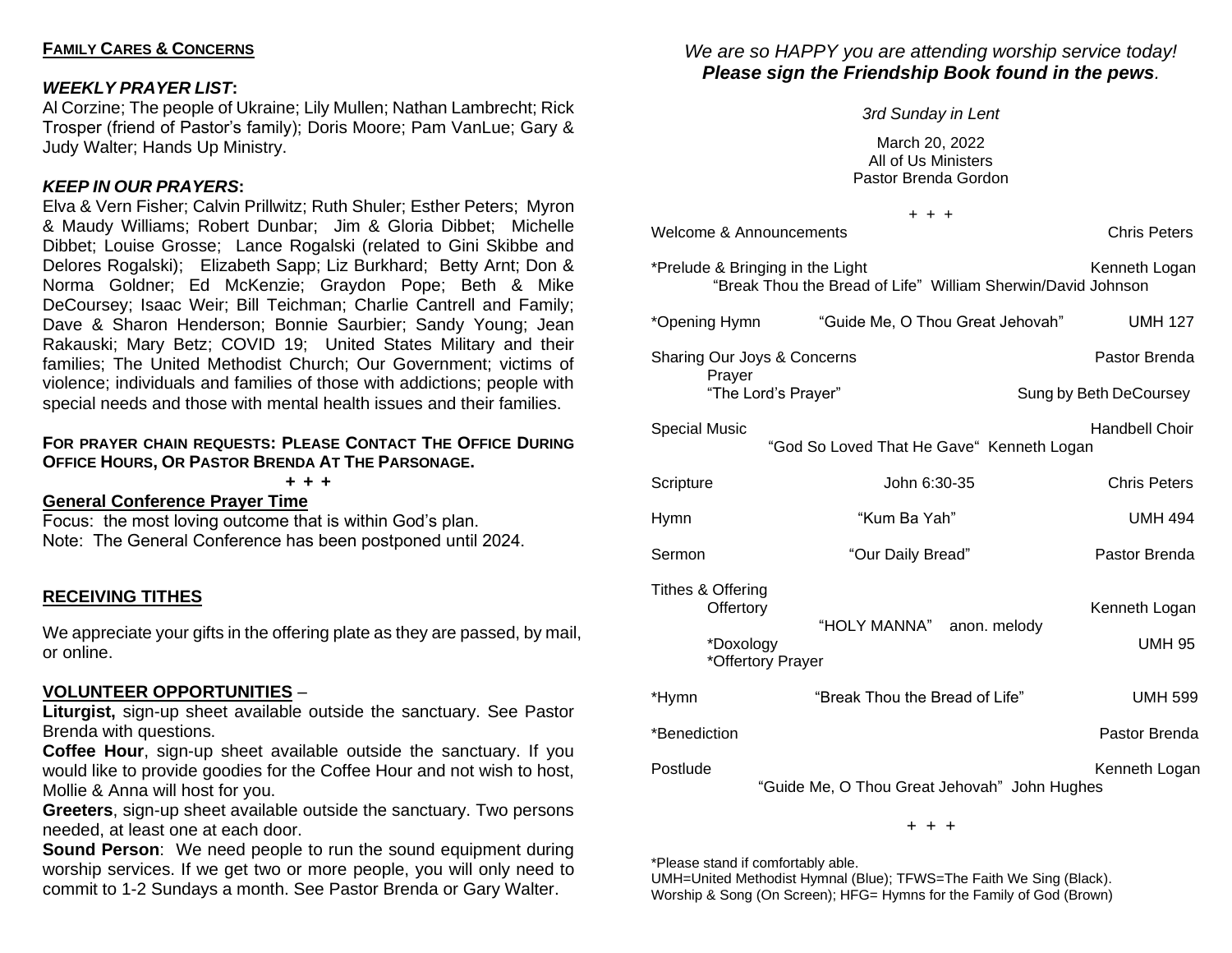# **Finance Update**

Below is the Total Income and Total Expenses and Net Income or (Loss) for the General Operating Fund for the month of February 28, 2022. If the net income is in brackets  $($ ) it means we did not receive enough income to cover the expenses. **General Operating Fund Income and Expense**

|                       | February 28, 2022 | Jan $1 - \text{Feb } 28, 2022$ |
|-----------------------|-------------------|--------------------------------|
| Total Income          | \$7,243.37        | \$15,846.61                    |
| <b>Total Expenses</b> | \$12,805.04       | \$24,646.32                    |
| Net Income (Loss)     | \$ (5,561.67)     | \$ (8,799.71)                  |

The General Operating Fund Balance as of February 28, 2022 is (\$ 2,585.86)

If you have any questions or would like to see different information, please contact any Member of the Finance Team. The Members serving in 2022 are: Gary Walter, Chair, Isla Case, Treasurer, Marcia Allen, Financial Secretary, Chris Peters, Admin Council Chair, Pastor Brenda Gordon, Tom Johns, Virginia Skibbe and Barb Brady.

# **Electronic Giving Available**

To E-Give, go to: [www.chapelhillmethodist.org/give-online/](http://www.chapelhillmethodist.org/give-online/) and follow the prompts. You can also use the "Vanco Mobile" App which is available in your App Store for download. To use the App for E-Giving, identify our church as "Sodus Chapel Hill". If you do not have an account, create one and then you can give a one time gift or setup an ongoing gift, such as weekly, monthly or quarterly. If you have any problems with either one of the electronic giving methods, please contact the Church Office at 269-927-3454.

# **LENTEN SERVICES SCHEDULE**

|                                                              | Sun, Mar 20                           | $6:00 \text{ pm}$              | <b>Berrien Springs UMC</b><br>310 Mars St, Berrien Springs<br>Preacher: Lanny Duffel          |
|--------------------------------------------------------------|---------------------------------------|--------------------------------|-----------------------------------------------------------------------------------------------|
|                                                              |                                       |                                | To view on-line: (Facebook/You Tube) Pokagon United Methodist Church                          |
|                                                              | Sun, Mar 27                           | 6:00 pm                        | Faith UMC, Bridgman<br>9156 Red Arrow Hwy, Bridgman<br>Preacher: Dawn Oldenburg               |
|                                                              |                                       |                                | To view on-line: (Facebook) Bridgman Faith United Methodist Church                            |
|                                                              | Sun, Apr 3                            | 6:00 pm                        | Arden UMC<br>6891 US Hwy 31, Berrien Springs<br>Preacher: Brenda Gordon                       |
|                                                              | To view on-line: (Facebook) Arden UMC |                                |                                                                                               |
|                                                              | Sun, Apr 10                           | 6:00 pm                        | Hinchman UMC<br>8154 Church St, Berrien Springs<br>Preacher: Brad Heiple                      |
| To view on-line: (Facebook) Hinchman United Methodist Church |                                       |                                |                                                                                               |
|                                                              | Thu, Apr 14                           | $6:00 \text{ pm}$<br>$7:00$ pm | Scottdale UMC (Dinner)<br>(Maundy Thursday Service)<br><b>With Communion</b><br>All Preachers |
|                                                              |                                       |                                | To view on-line: (Facebook) Scottdale United Methodist Church                                 |
|                                                              | Fri, Apr 15                           | $6:00$ pm                      | Chapel Hill UMC<br>(Good Friday Service)<br><b>All Preachers</b>                              |
|                                                              |                                       |                                | To view on-line: (Facebook) Chapel Hill United Methodist Church                               |
|                                                              | Sun, Apr 17                           | 8:30 am                        | Chapel Hill UMC<br>Son Rise Service                                                           |
|                                                              |                                       | $10:30$ am                     | <b>Worship Service</b>                                                                        |
|                                                              |                                       |                                | (Breakfast between Services)                                                                  |